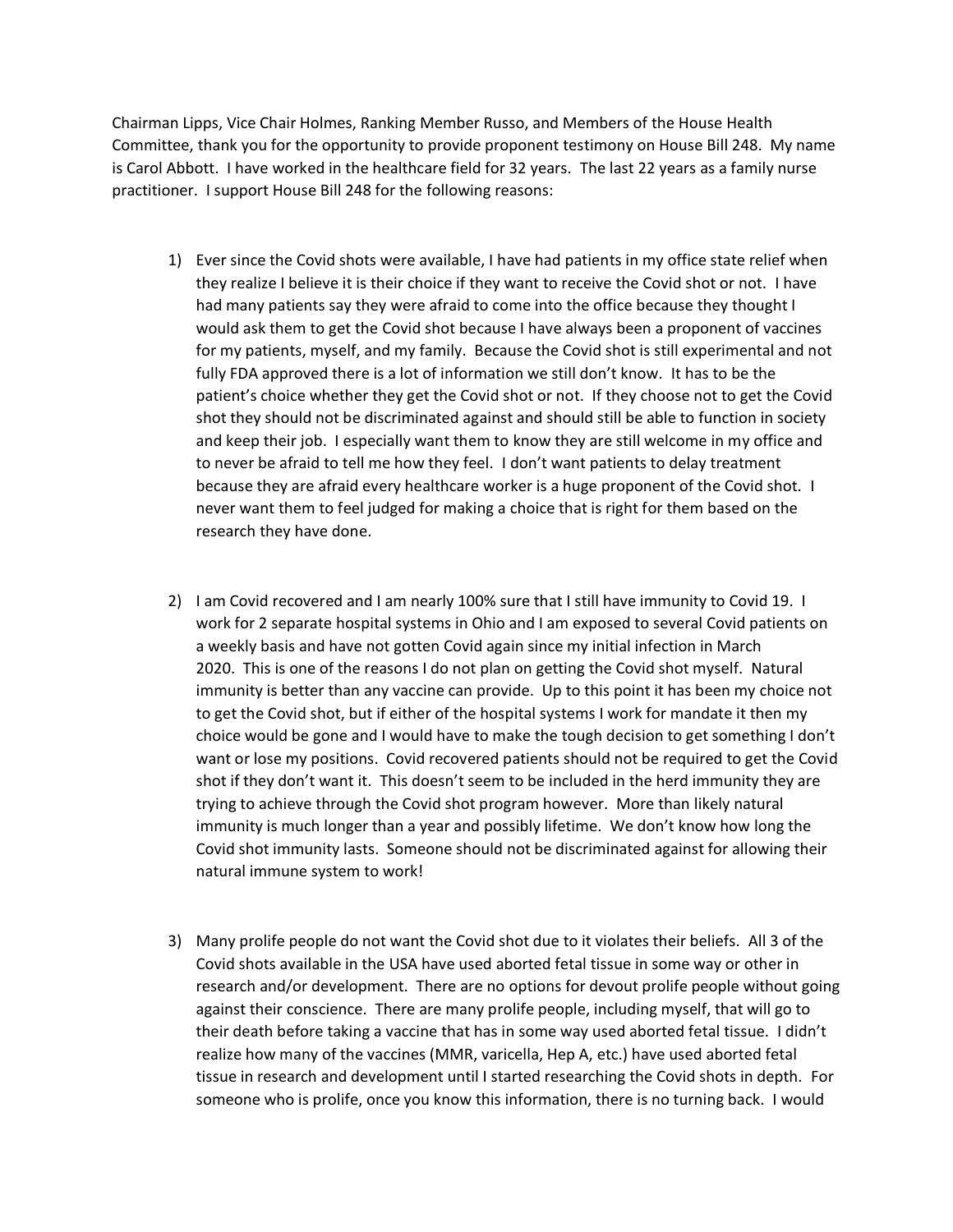never be able to get a vaccine that used aborted fetal tissue in one way or the other after learning this information. For some people this doesn't bother them so that is their choice if they do want to get the vaccines that have used aborted fetal tissue. For devout prolife people they can't understand why there isn't an uproar about approximately 10,000 babies being aborted every Saturday, but we are hugely concerned about less than 1% dying of Covid. If my 2 work places mandate the Covid shots, and there is no option for one that has not used aborted fetal tissue in either research and/or development I will have to resign. I do have concerns about the Covid shots for many reasons, but this is the main one I would be willing to lose my jobs over. Even if 2 Christian hospital systems and the Vatican say it is alright, I am not going to go against my conscience on this.

- 4) A few years ago I recommended a Tdap vaccine to a patient who, unfortunately, ended up with a demyelinating disease that caused a permanent disability for him. I didn't even realize this had occurred until his wife came to see me and told me she spent several months blaming me for her husband's disability because I had recommended the Tdap. It was part of her healing to come in and let me know. My heart went out to her. Even though I recommended what I would have recommended for anyone who had not had a Tdap in the past 10 years, her husband, her, and her family were affected for life now. Likely a one in a million chance of this occurring, but it did. I thought about that daily for months and still think about it often. I changed that family's life forever. Even though it was his choice to get the Tdap vaccine, I had recommended it. Ever since then I have been more cautious about telling patients that although rare, life changing disabilities can occur with vaccines. I feel like the Covid shots have a much higher incident rate of long term disability and death, based on VAERS reports, than any other vaccine ever has. Therefore, IT MUST BE THE PERSON'S CHOICE IF THEY WANT THIS EXPERIMENTAL SHOT OR NOT. IT SHOULD NOT BE MANDATED AND THEY SHOULD NOT BE DISCRIMINATED AGAINST IF THEY CHOOSE NOT TO GET IT! IT SHOULD BE THEIR CHOICE TO RECEIVE ANY VACCINE OR NOT. WHETHER IT BE THE FLU SHOT, TDAP, HEPATITIS A, ETC. I am so happy this House Bill would prevent mandating any vaccines and not just the Covid shot. Although all other vaccines have been studied much longer than the Covid shot, it should still be our choice what goes into our body. It is long overdue for a bill like this. I think it took concern over the Covid shot for me to realize mandating flu shots is wrong as well. Especially since they are usually 40-50% effective. Working in healthcare, I have always gotten my mandated flu shot and never really thought too much about it. It is wrong that healthcare workers, like Michele Krinsky who testified for HB248 last week, lost her job of 29 years because she wouldn't get a flu shot.
- 5) Many people who are more holistic and take care of their bodies by eating well, exercising, and taking vitamins do not want to be injected with something that may cause more harm than good for them. GOD GAVE US AN IMMUNE SYSTEM! WE SHOULD BE ABLE TO USE IT THE WAY WE SEE FIT! Especially when the diseases in question have such a low mortality